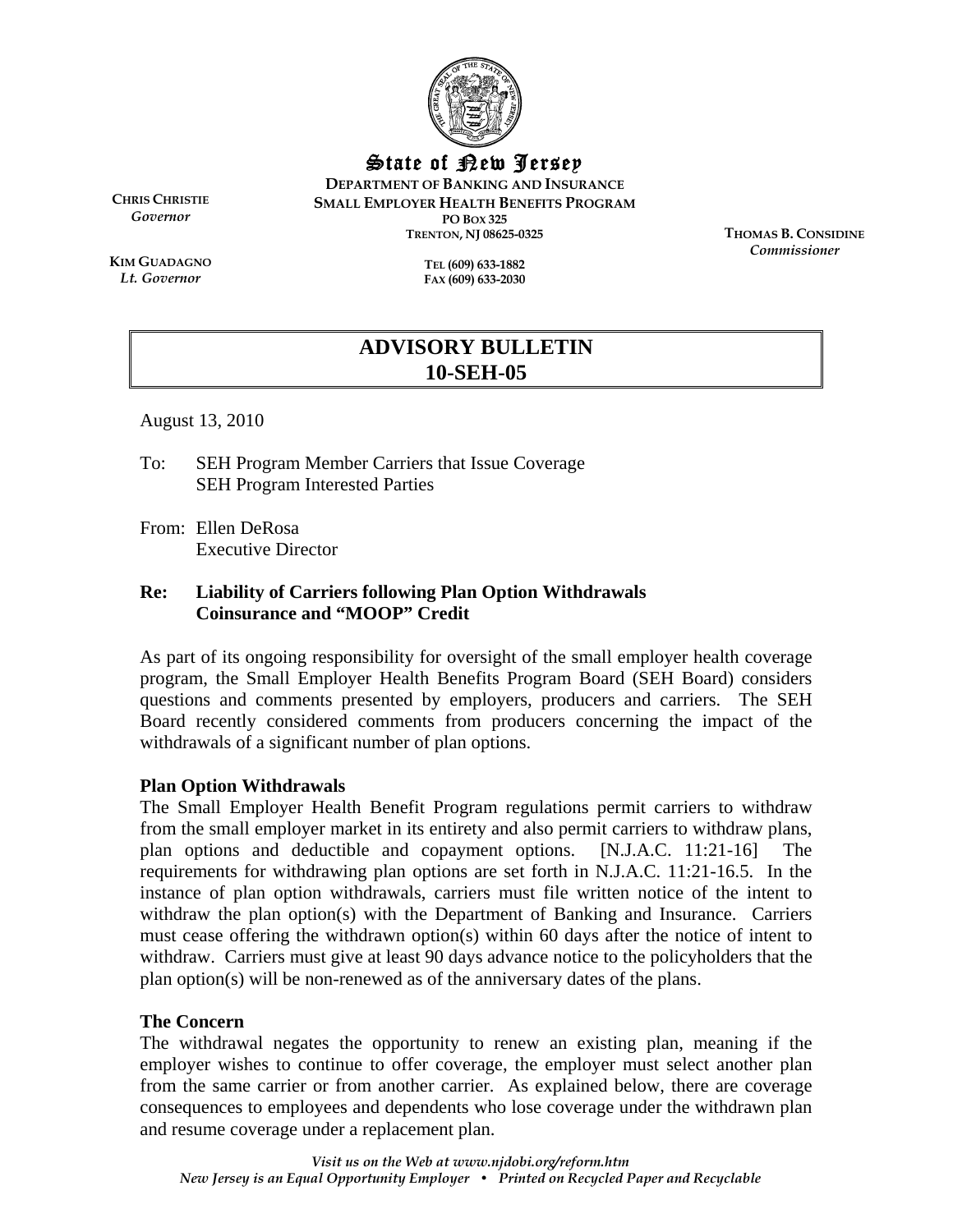Anniversary dates occur throughout the calendar year. The cost sharing provisions (deductible, coinsurance and Maximum Out of Pocket ("MOOP")) of most small employer health benefits plans operate on a calendar year basis. The Discontinuance and Replacement regulation addresses deductible credit in the event of the termination of one plan and immediate replacement with another plan. [N.J.A.C. 11:2-13.6] There is no similar provision for credit of coinsurance or MOOP in the event of the termination of one plan and immediate replacement with another plan.

Employees and dependents who may already have satisfied the MOOP and started receiving 100% coverage under the plan that is withdrawn would find themselves with deductible credit and nothing else, meaning they would need to again pay coinsurance and work toward the accumulation of the MOOP.

While the same consequence occurs whenever an employer elects to make a plan change the consequence seems particularly harsh when the plan change is beyond the employer's control. In the instance of a plan option withdrawal, the plan change is necessitated by the action a carrier has taken to withdraw plan options.

#### **Limited Circumstances for Coinsurance and MOOP Credit**

During the August 11, 2010 Board meeting the Small Employer Health Benefits Program Board voted to require both coinsurance and MOOP credit in the following limited circumstances such that the coinsurance requirement and the MOOP accumulation do not begin anew.

- $\triangleright$  Carrier has filed a plan option withdrawal AND
- $\triangleright$  The employer receiving the nonrenewal selects another plan from the same carrier AND
- $\triangleright$  A member covered under the replacement plan provides information to document the coinsurance and MOOP satisfied under the prior plan.

Please take note of the following:

- $\triangleright$  The credit is ONLY provided if the employer selects a replacement plan offered by the carrier that withdrew the plan that was non-renewed.
- $\triangleright$  The credit ONLY applies to employees and dependents who were covered under the plan that was non-renewed and who elect coverage under the replacement plan issued by the same carrier
- $\triangleright$  To receive the credit the employee or dependent will be required to initiate the request for the coinsurance and MOOP credit. Carriers are not required to identify any person who might be eligible for the credit but are required to provide the credit once the person identifies himself or herself as a person who was covered under the non-renewed plan who needs coinsurance and MOOP credit applied to the new plan.

The Board considered the possibility that an employer may have offered more than one plan where one was non-renewed and another was not. In that situation, the coinsurance and deductible credit is extended ONLY to those persons who are covered under the withdrawn plan who transfer to the replacement plan with the same carrier. If other